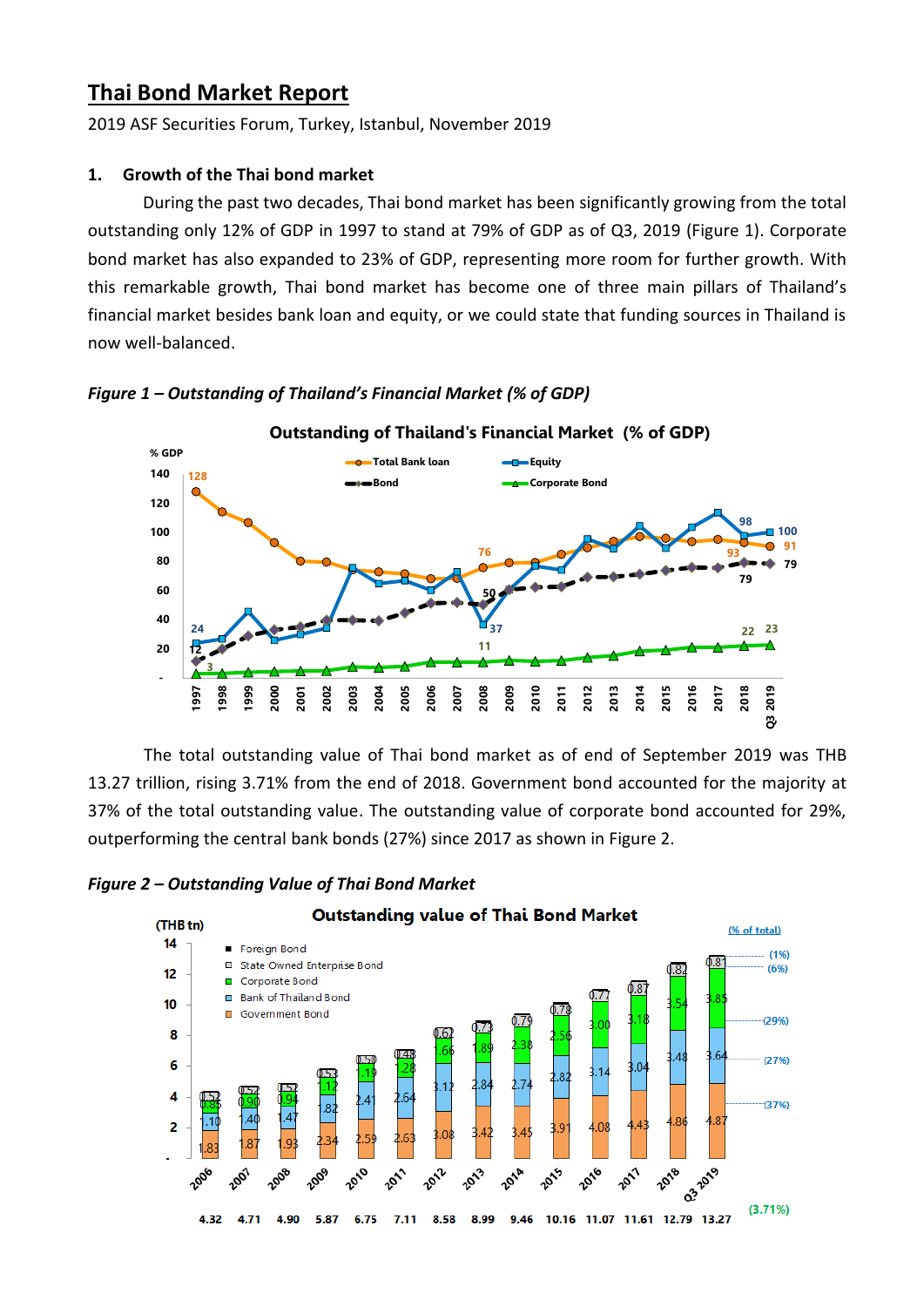## **2. Growth of Corporate bond market**

Thailand's corporate bond market has experienced unprecedented growth in the last few years. The issuance of long term corporate bond has made record-high consecutively in the last few years (Figure 3). The issuance during the first 9 months of 2019 totaled THB 833,427 million an amount nearly equivalent to the full year of 2018 .



#### *Figure 3 – Long Term Corporate Bond Issuance*

*Figure 4 – Long Term Corporate Bond Issuance by Y-o-Y Comparison*



## **3. Breakdown of Investors**

Investors in government bonds are mainly institutional investors. Top three holders of government bonds (as of 30 September 2019) are insurance companies (holding 28% of total holders), non-residents (17%) and financial institutions (16%).

For corporate bond, individual investors are the largest holder (31% of total), followed by insurance companies (18%) and pension & provident funds (12%).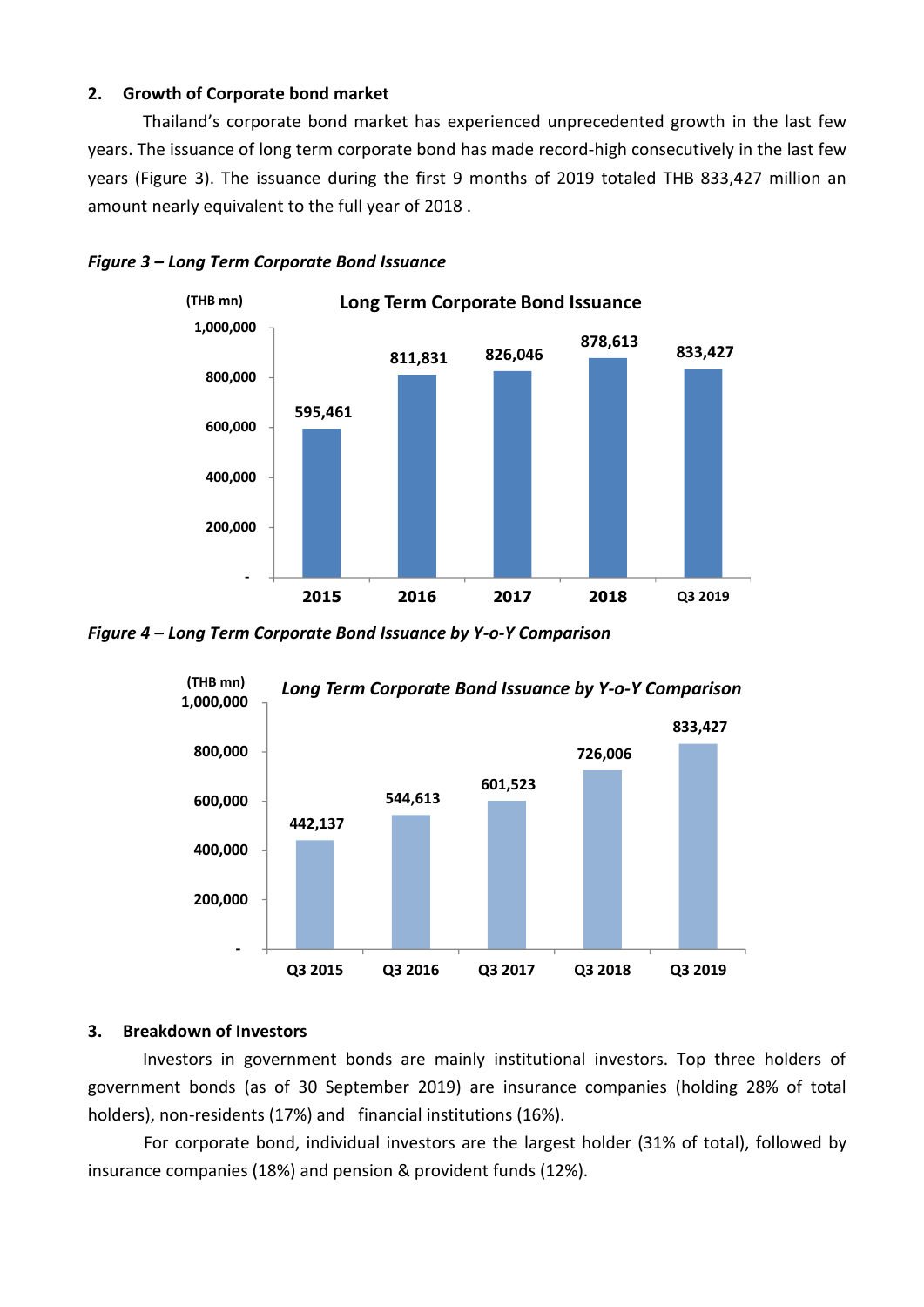

#### *Figure 5 – Government Bond and Corporate Bond Holders*

#### **4. Yield Movement**

Thailand government yields have been moving lower across the line, tracking downward movement of global bond yields, on the back of concerns over economic slowdown led by lingering US-China trade woe and change in monetary policy globally to loosening stance. As of end-September 2019, the US Federal Reserve already slashed policy rate 2 times to stay at 1.75-2.00%, whereas Bank of Thailand cut its benchmark rate 1 time on  $7<sup>th</sup>$  Aug by 25 bps to 1.50%. Additionally, some benchmark tenors of Thailand government bonds (e.g. 5-year, 10-year, 15-year, etc.) have been included into JP Morgan GBI-EM Index, thus more liquidity were seen in such tenors. As a result, Thailand government bond yields have fallen to touch new lows particularly on 5-year and 10-year that hit new historically low at 1.34% and 1.43% on 29<sup>th</sup> Aug 2019, respectively.